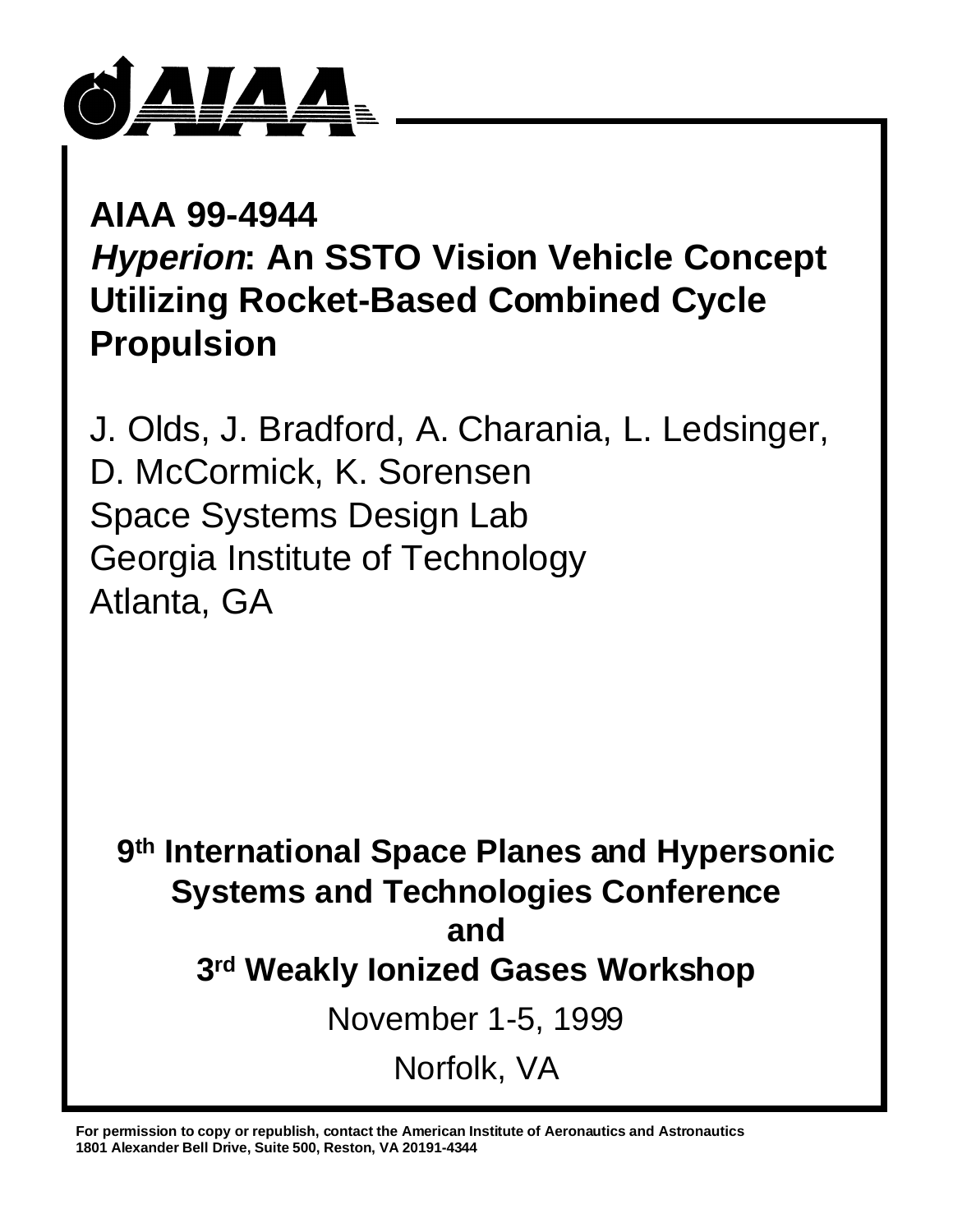# *Hyperion***: An SSTO Vision Vehicle Concept Utilizing Rocket-Based Combined Cycle Propulsion**

John R. Olds† , John Bradford††, Ashraf Charania††, Laura Ledsinger††, David McCormick††, Kirk Sorensen†† Space Systems Design Laboratory School of Aerospace Engineering Georgia Institute of Technology, Atlanta, GA 30332-0150

### **ABSTRACT**

This paper reports the findings of a conceptual launch vehicle design study performed by members of the Space Systems Design Laboratory at Georgia Tech. *Hyperion* is a conceptual design for an advanced reusable launch vehicle in the Vision Vehicle class. It is a horizontal takeoff, horizontal landing single-stageto-orbit (SSTO) vehicle utilizing LOX/LH2 ejector scramjet rocket-based combined cycle (RBCC) propulsion. *Hyperion* is designed to deliver 20,000 lb. to low earth orbit from Kennedy Space Center. Gross weight is estimated to be 800,700 lb. and dry weight is estimated to be 123,250 lb. for this mission. Preliminary analysis suggests that, with sufficient launch traffic, *Hyperion* recurring launch costs will be under \$200 per lb. of payload delivered to low earth orbit. However, non-recurring costs including development cost and acquisition of three airframes, is expected to be nearly \$10.7B. The internal rate of return is only expected to be 8.24%.

Details of the concept design including external and internal configuration, mass properties, engine performance, trajectory analysis, aeroheating results, and concept cost assessment are given. Highlights of the distributed, collaborative design approach and a summary of trade study results are also provided.

Copyright ©1999 by John R. Olds and John E. Bradford. Published by the American Institute of Aeronautics and Astronautics, Inc. with permission.

#### **NOMENCLATURE**

 $C_t$  thrust coefficient  $I_{\rm sn}$  specific impulse (sec.)  $I^*$  equivalent trajectory averaged  $I_{\rm sn}$  (sec.) MR mass ratio (gross weight/burnout weight) q dynamic pressure (psf) T/We installed engine thrust-to-weight

### **INTRODUCTION**

NASA Marshall Space Flight Center is currently conducting a ground test program to evaluate rocketbased combined cycle (RBCC) engines. These multimode engines combine the best aspects of rocket propulsion (high thrust-to-weight) and airbreathing propulsion (high  $I_{\text{sn}}$ ). Previous research has shown that vehicles utilizing RBCC propulsion are attractive candidates for future space launch missions.

As part of its Advanced Reusable Technologies<sup>1</sup> program, NASA solicited advanced RBCC vehicle designs from several aerospace contractors. These 'Vision Vehicle' designs were groundruled to be single-stage, LOX/LH2, ejector scramjet vehicles. Preference was given to horizontal takeoff designs. Georgia Tech's *Hyperion* design was created to serve as an independent assessment of this class of vehicle, albeit at a lower payload (20 klb to LEO vs. 25 klb to Space Station). As with the larger Vision Vehicles, the primary objective of the *Hyperion* concept design project is to determine whether RBCC propulsion and other advanced technologies can be used to produce a vehicle that could significantly reduce the cost of space access. A preliminary version of *Hyperion* was entered as a candidate in NASA's recent Highly Reusable Space Transportation (HRST) study<sup>2</sup> and was shown to produce attractive recurring cost benefits.

<sup>†</sup>  *- Assistant Professor, School of Aerospace Engineering, senior member AIAA.*

<sup>††</sup> *- Graduate Research Assistant, School of Aerospace Engineering, student member AIAA.*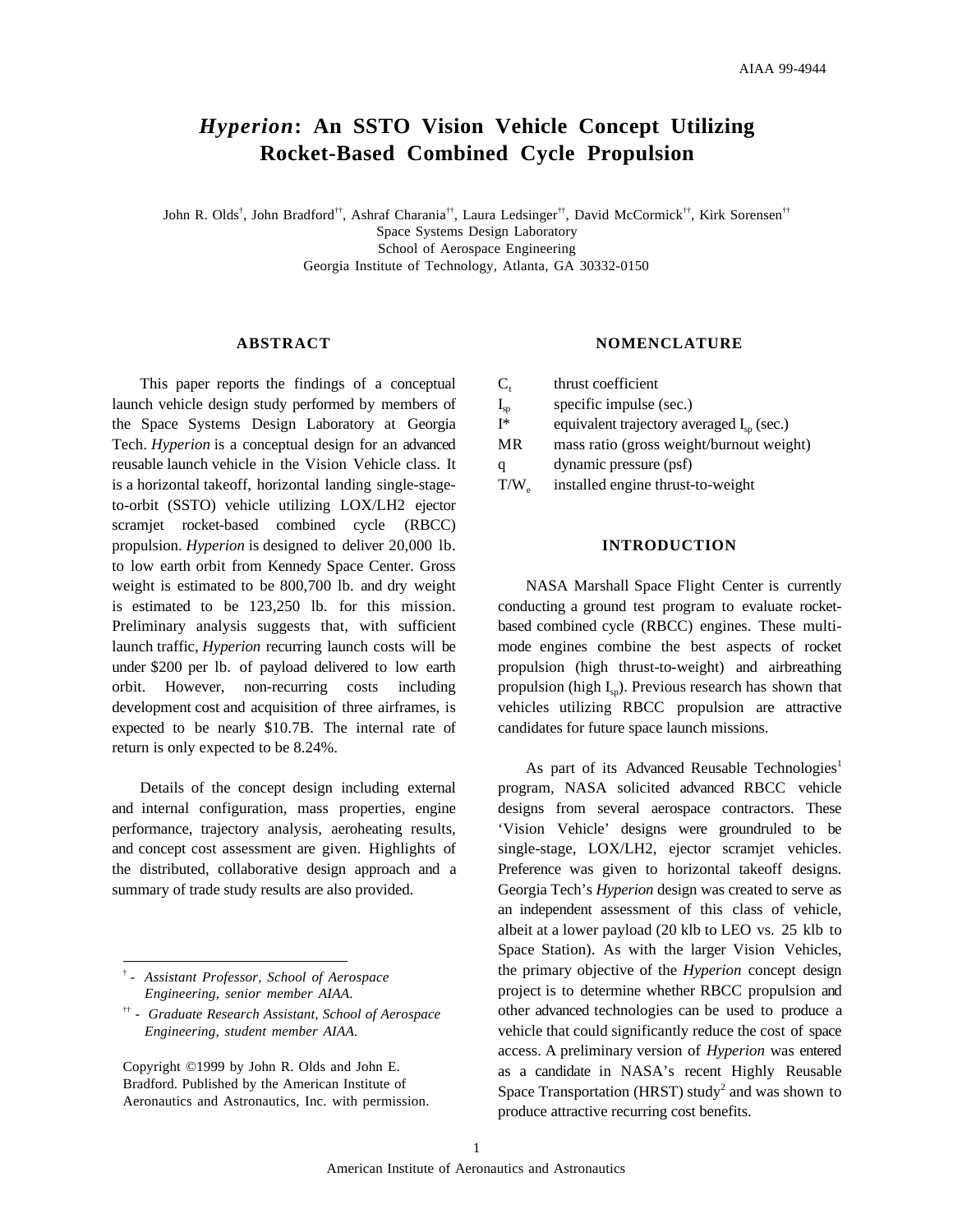

**Figure 1**. *Hyperion* Concept Configuration.

## **THE HYPERION CONCEPT**

## *Concept Overview*

*Hyperion* (Figure 1 and Figure 2) is a single-stage vehicle with a conical forebody, highly swept wings, and twin vertical winglets. It is powered by five LOX/LH2 ejector scramjet RBCC engines mounted on its undersurface. These engines provide the primary motive power to accelerate the vehicle into orbit. The baseline concept is designed to deliver 20,000 lbs. of payload into a 100 nmi. x 28.5° circular orbit from Kennedy Space Center (KSC). Entry is unpowered, but 5 minutes of loiter and go-around capability is provided by two H2 low-thrust ducted fans, one under each wing (Figure 3).

*Hyperion* uses a number of advanced technologies in addition to the ejector scramjet engines.







**Figure 3**. *Hyperion* Loiter with Ducted Fans.

Lightweight metal matrix composites such as titanium-aluminides are used for the primary structure and wings. Graphite composites are used to construct the main propellant tanks. To avoid active cooling, the high temperature nosecap, wing leading edges, and cowl leading edges are constructed of Ultra-High Temperature Ceramic (UHTC) TPS. Metallic TPS tiles and high temperature TABI blankets are used to protect the acreage areas of the vehicle. In addition, lightweight power, avionics, and electromechanical surface control actuators are used. The vehicle is capable of autonomous operation and thus has no pilots. Initial operational capability is expected to be in the year 2010 – 2015. Each airframe is assumed to have been designed for long life operation (estimated to by 1000 flights per airframe and 500 flights per engine).

## *Mission Profile*

*Hyperion* operates from a notional airfield at KSC. Initial take-off thrust is provided by the ejector mode of the RBCC engines. The vehicle is designed for a thrust-to-weight ratio of 0.6 at horizontal takeoff. Ejector mode is used to accelerate the vehicle onto a 2000 psf dynamic pressure boundary at Mach 3 where the RBCC operating mode is shifted to ramjet operation (increase in  $I_{\text{sp}}$ , decrease in thrust). The vehicle smoothly shifts to scramjet mode around Mach 5.5, and continues to accelerate to Mach 10. At this point, the vehicle uses its internal rocket-mode to finish its climb to LEO. The payload is released (Figure 4), and the vehicle is de-orbited for the return to KSC. Once in the vicinity of KSC, the ducted fans **Figure 2.** *Hyperion* RBCC Ascent. are uncovered to provide up to 5 minutes of high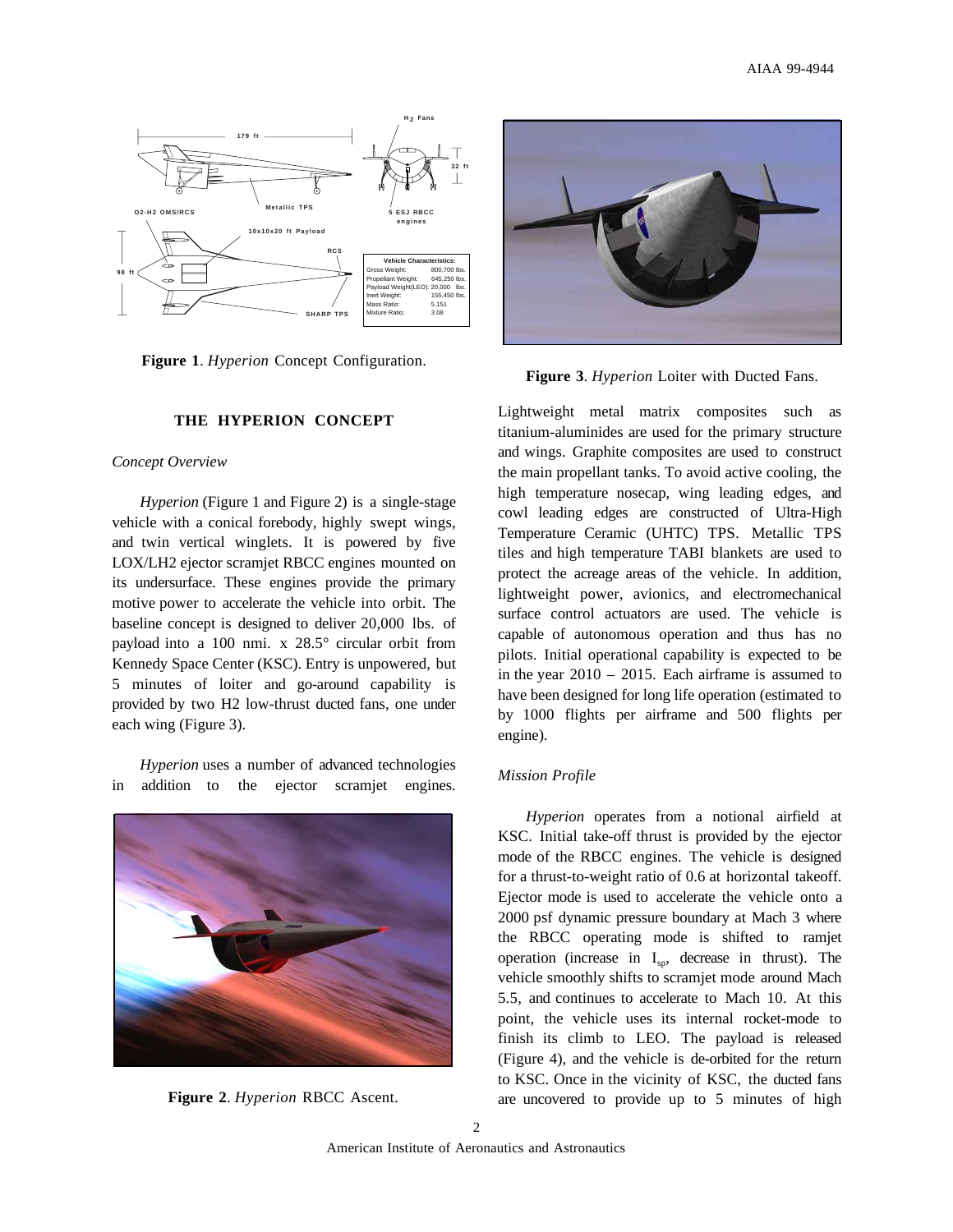

**Figure 4**. *Hyperion* On-Orbit.

efficiency loiter. *Hyperion* is designed to carry a crew module of 6 astronauts or a cargo module. The baseline design is capable of delivering approximately 11,100 lb. to Space Station orbit or 20,000 lb. to low earth orbit (LEO).

## **COLLABORATIVE DESIGN PROCESS**

*Hyperion* was designed using a collaborative, team-oriented approach at the Space Systems Design Laboratory at Georgia Tech. An integrated design team of disciplinary experts was assembled. Each team member used a conceptual design tool to conduct his or her engineering analysis in a highly coupled and iterative concept convergence process similar to that described in reference 3. Table 1 lists the represented

|  |  |  |  |  |  | Table 1. Disciplinary Representation. |  |
|--|--|--|--|--|--|---------------------------------------|--|
|--|--|--|--|--|--|---------------------------------------|--|

| Discipline              | Analysis Tool        |
|-------------------------|----------------------|
| Aerodynamics            | APAS (UDP, HABP)     |
| CAD and Layout          | <b>SDRC I-DEAS</b>   |
| <b>RBCC</b> Propulsion  | <b>SCCREAM</b>       |
| Trajectory Optimization | POST 3-D             |
| Aeroheating/TPS         | <b>MINIVER/TPS-X</b> |
| Weights & Sizing        | in-house spreadsheet |
| Ground Operations       | AATe                 |
| Cost and Economics      | CABAM                |

engineering disciplines and the conceptual design tools used by analysts in each.



**Figure 5**. *Hyperion* Design Structure Matrix.

Data was exchanged between the team members according to the coupling links in the *Hyperion* Design Structure Matrix (DSM, Figure 5). In the DSM, the data links above the diagonal represent feed forward data from one analyst to a subsequent analyst. Feedback links below the diagonal represent iteration loops for which an initial guess must be made and then iteration performed to converge the results of the two disciplines. For example, a strong iteration loop is present between propulsion, performance (trajectory optimization), and mass properties (weights & sizing). As the vehicle size and capture area changes, the engine performance must be updated and the trajectory re-optimized. During the conceptual design process, the convergence tolerance was taken to be a change of less than 0.1% in gross weight between iterations.

## **BASELINE DESIGN RESULTS**

#### *Aerodynamics*

The external fuselage configuration of *Hyperion* consists of a 9.0° half-angle cone on the lower surface and an elliptical cross section upper surface. The tail was shaped to provide a large expansion surface for scramjet and all-rocket modes of operation. Using APAS<sup>4</sup>, the wings were positioned and sized to provide static stability at hypersonic and landing conditions (with flaps). In addition, the wing area was sized to limit the landing speed to under 200 knots. Actual landing speed was estimated to be 145 knots.

For the baseline configuration, a theoretical wing planform area of  $5,900$  ft<sup>2</sup> was required (extending into the fuselage, but discounting strake area). The leading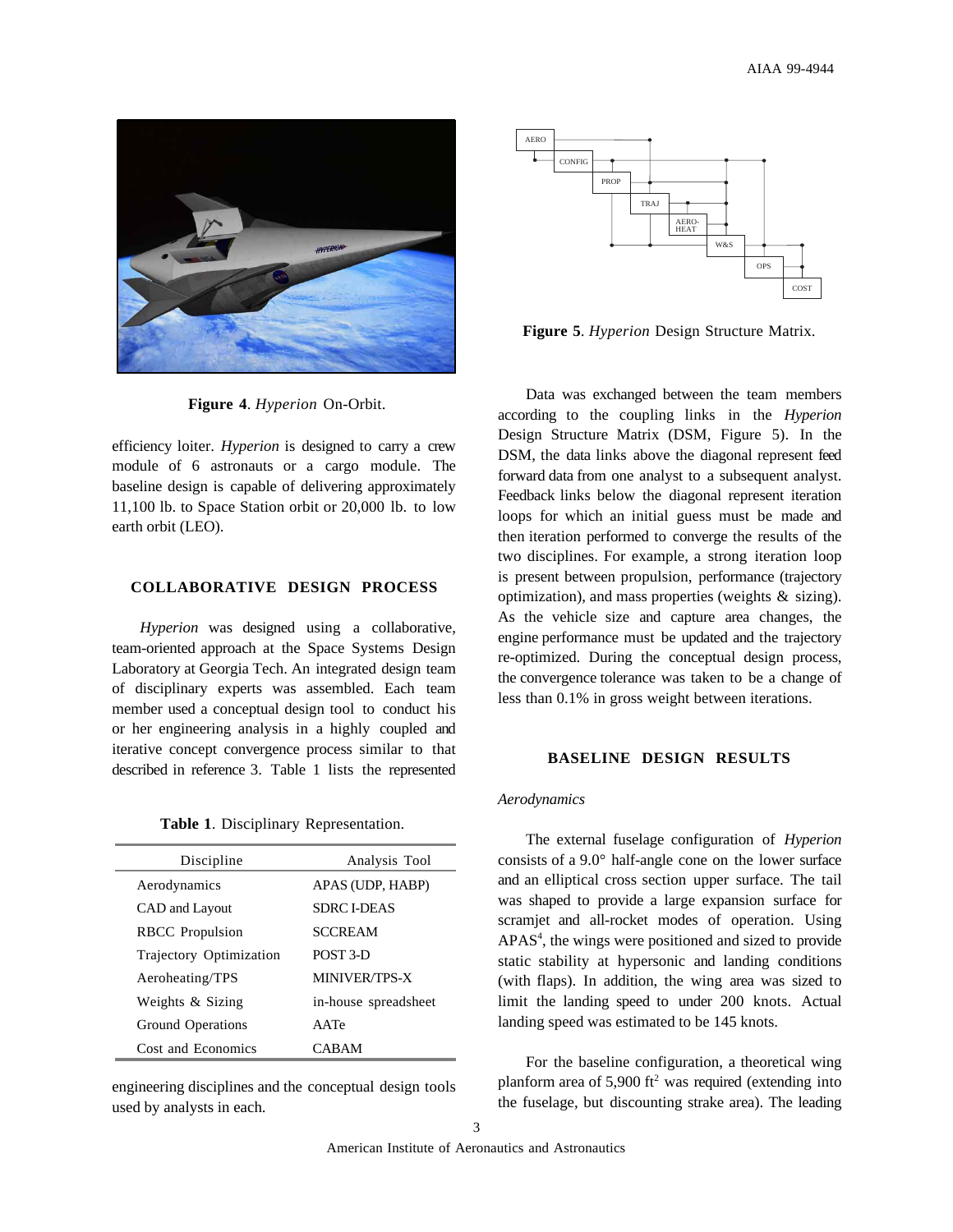edge sweep of the outboard wing section is 65°. The theoretical aspect ratio of the wing is 1.2 and the taper ratio is 0.25. The wing airfoil is a 5% thick biconvex airfoil with a small leading edge radius to reduce wave drag. The vertical tipfin controllers were sized to have a planform area of 2.5% of the wing theoretical area. These tipfins are used for active lateral control and were not sized to provide static stability in yaw.

An aerodynamic database consisting of tables of lift and drag coefficients were generated across the ascent trajectory speed regime using APAS. At each Mach number and altitude pair of interest, analysis was performed for a range of angles-of-attack. These data tables were provided to the trajectory analyst. Subsequent vehicle scaling was done photographically and the aerodynamic coefficients were assumed to remain nearly constant during scaling. Aerodynamic analysis was therefore only required at the start of the design process. Note that in the force accounting system used, all forebody pressures were included as aerodynamic drag and the propulsive force was taken to be from the front of the cowl to the tail of the vehicle (cowl-to-tail system).

#### *Internal Configuration & Layout (CAD)*

Propellant tanks were packaged in the fuselage of the vehicle using SDRC-IDEAS, a solid modeling CAD program. At the final LOX/LH2 mixture ratio of 3.08 (by weight), *Hyperion* is dominated by internal LH2 tanks containing normal boiling point liquid hydrogen. As shown in Figure 6, a transparent view of the fuselage, aftbody volumes are occupied by LH2 tanks. These tanks are partially integral, that is, they share a common wall with the airframe where possible. Two additional cylindrical LH2 tanks flank the centerbody. A 10 ft. x 10 ft. x 20 ft. cargo bay was reserved for the 20,000 payload. A single "belly" LOX tank holds the required liquid oxygen. Two separate LH2 tanks along sides of the center body hold dedicated fuel for loiter operations using the ducted fans.

One of the key outputs of the packaging discipline is the fraction of total internal fuselage volume that is occupied by ascent propellants (propellant packaging efficiency, PEF). Since the tank configuration changes slightly with vehicle scale (payload volume is fixed), three different internal



**Figure 6**. *Hyperion* Internal Layout CAD Model.

layouts were created — one each at three different vehicle scales. A 1-D curve was created to allow interpolation between the points on the curve. For the final, converged baseline *Hyperion* design, the vehicle length was 179 ft. tip-to-tail and the PEF was 72.5%.

## *Propulsion*

The propulsion system analysis was performed using the 'Simulated Combined Cycle Rocket Engine Analysis Module' (SCCREAM).<sup>5</sup> SCCREAM is a one-dimensional analysis code that is capable of analyzing all modes of RBCC engine operation. The final output from SCCREAM is an engine deck preformatted for use in a trajectory simulation program. This engine deck includes engine thrust, thrust coefficient, and  $I_{sp}$  for a range of altitudes and Mach numbers for each operating mode.

*Hyperion* uses five liquid oxygen and hydrogen ejector scramjet (ESJ) engines to inject the vehicle into a 50 x 100 nmi. interim transfer orbit. Figure 7 shows the engine layout and station identifications used by SCCREAM. The engines were mounted on the lower half of the vehicle, which provided 9° of forebody compression. An engine cowl height of 4.6 feet was determined based on a Mach 10 shock-on-lip condition for a conical bow shock. Each engine has an average width of 10.0 feet. A variable inlet geometry and exit nozzle were assumed.

A LOX/H2 rocket primary with a chamber pressure of 2,000 psi and an ejector mode mixture ratio of 8.0 was selected. The engines were sized at sealevel-static (SLS) conditions to meet the vehicles' overall takeoff thrust-to-weight ratio of 0.6. Each engine is thus capable of producing 96,100 lbs. of thrust at SLS, with an  $I_{\rm sn}$  of 389 seconds. For *Hyperion*, the secondary-to-primary flow ratio at SLS was 2.3.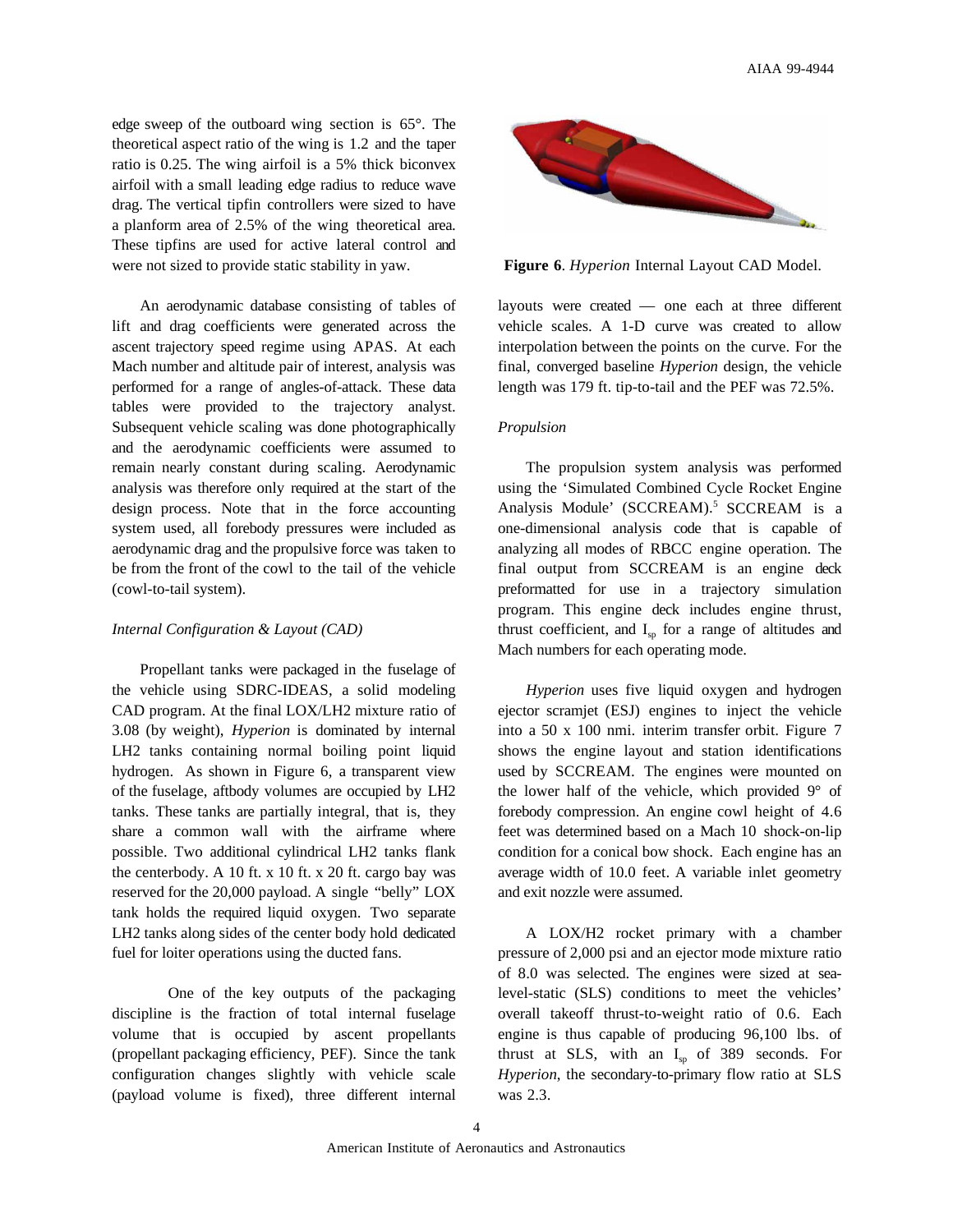

**Figure 7.** *Hyperion* ESJ Engine Configuration.

Table 2 provides the internal engine geometry values and fuel injection properties for a single *Hyperion* engine. With a minimum internal contraction ratio of 2.1, the lowest possible Mach number at which the inlet could start for ramjet operation was predicted to be Mach 3.0.

Figure 8 shows the net specific impulse versus Mach number during ejector mode operation. Between Mach 2.5 and 3.0, transition to ramjet mode is modeled by linearly throttling the ejector mode down while the ramjet mode is ramped up.

Figure 9 shows the net thrust coefficient  $(C_t)$ versus Mach number for ramjet and scramjet mode operation for a single engine. To obtain the thrust coefficient, the thrust was normalized by the dynamic pressure (q) and inlet area of  $46.0 \text{ ft}^2$ . Note that the propulsion force accounting system in SCCREAM is cowl-to-tail. All forebody pressures are included in aerodynamic drag calculated by APAS. Forebody calculations are performed in SCCREAM to determine mass capture at various flight conditions, but the precompression effects are not used to reduce the cowl-to-

**Table 2**. *Hyperion* ESJ Engine Data.

| inlet area, $A_1$                       | $46.0 \text{ ft}^2$     |
|-----------------------------------------|-------------------------|
| primary throat, A,                      | 3.97 $ft^2$             |
| mixer area, $A_3$                       | $25.56 \text{ ft}^2$    |
| combustor break, $A_{\alpha}$           | 38.3 $ft^2$             |
| combustor exit, $A_4$                   | 38.3 $\text{ft}^2$      |
| maximum exit area, A.                   | $184.0$ ft <sup>2</sup> |
| combustor efficiency, $\eta_c$          | 95.0%                   |
| mixer efficiency, $\eta_m$              | 90.0%                   |
| nozzle efficiency, $\eta_{\text{nozz}}$ | 98.0%                   |



**Figure 8**. Ejector Mode Net Specific Impulse.



**Figure 9**. Thrust Coefficient vs. Mach Number.



**Figure 10.** Net I<sub>sp</sub> vs. Mach Number.

tail thrust coefficients and  $I_{sp}$ 's.

Evident in Figure 9 is the significant increase in performance due to the inlet starting at Mach 3. Figure 10 shows the net specific impulse in ramjet and scramjet modes. When operating in all-rocket mode after Mach 10, each of Hyperion's engines can generate 116,600 lbs. of thrust, at a vacuum Isp of 455 seconds. The rocket performance calculations use the same rocket primary subsystem from the ejector mode, operating with an assumed expansion ratio of 180 and a more optimal rocket-mode mixture ratio of 7.0.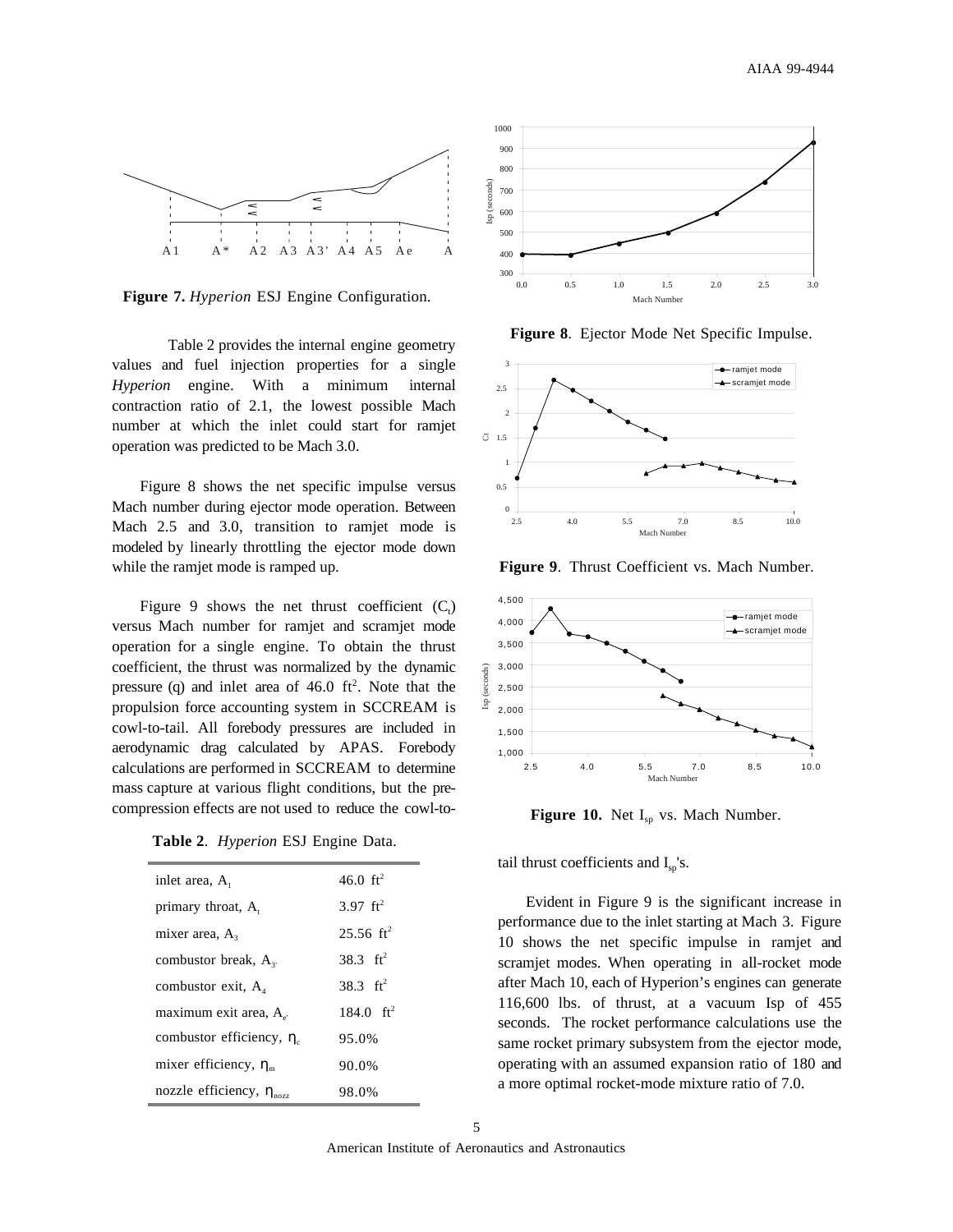## *Performance (Trajectory Optimization)*

The trajectory analysis was performed by the three degree-of-freedom version of the Program to Optimize Simulated Trajectories-POST<sup>6</sup>. POST is a Lockheed Martin and NASA code that is widely used for trajectory optimization problems in advanced vehicle design. It is a generalized event-oriented code that numerically integrates the equations of motion of a flight vehicle given definitions of aerodynamic coefficients, propulsion system characteristics, weight models, etc. Numerical optimization is used to satisfy trajectory constraints and minimize a user-defined objective function.

The trajectory for *Hyperion* is constrained by a dynamic pressure boundary that provides optimal RBCC performance, by changes in pitch rates that provide smooth ejector and rocket pull-ups, and by orbital termination criteria. The dynamic pressure boundary that is flown is 2000 psf during the ramjet and scramjet modes between Mach 3 and Mach 9 at which point the vehicle begins to pull up. Transition to all-rocket mode is complete by Mach 10. The q boundary is constrained through implementation of a linear feedback control guidance scheme in which the dynamic pressure is held by controlling angle-ofattack.7 *Hyperion* flies to a 50 nmi. x 100 nmi. x 28.5˚ parking orbit. A separate OMS propulsion system is used to circularize the orbit at 100 nmi. and then later deorbit the vehicle. The baseline LOX/LH2 OMS is designed to deliver 350 fps of on-orbit ∆V.

Figure 11 shows a graph of Mach number and altitude vs. time. A plot of the dynamic pressure as a function of Mach number is given in Figure 12. The 2000 psf boundary can clearly be seen in the figure. *Hyperion's* dynamic pressure is not exactly on the boundary at Mach 3, but it is within an acceptable tolerance. The linear feedback control algorithm quickly guides *Hyperion* to the boundary. In this portion of the trajectory, the angle-of-attack is allowed to vary within a range of 0˚ and 10˚. The angle-ofattack profile for the entire trajectory can be seen in Figure 13; the dynamic pressure is held between ~195 seconds and ~500 seconds. The Mach number transitions between the four engine modes (ejector, Mach  $0$  – Mach 2.5; ramjet, Mach  $3$  – Mach 5.5; scramjet, Mach 6 – Mach 9; and rocket, Mach 10 –



Figure 11. Mach & Altitude vs. Time.



**Figure 12.** Dynamic Pressure vs. Mach.



**Figure 13.** Angle-of-Attack Profile.

orbit insertion) are modeled as a linear ramp down of the preceding mode and a linear ramp up of the following mode.

The objective of the trajectory is to maximize the final weight, or burnout weight. For the converged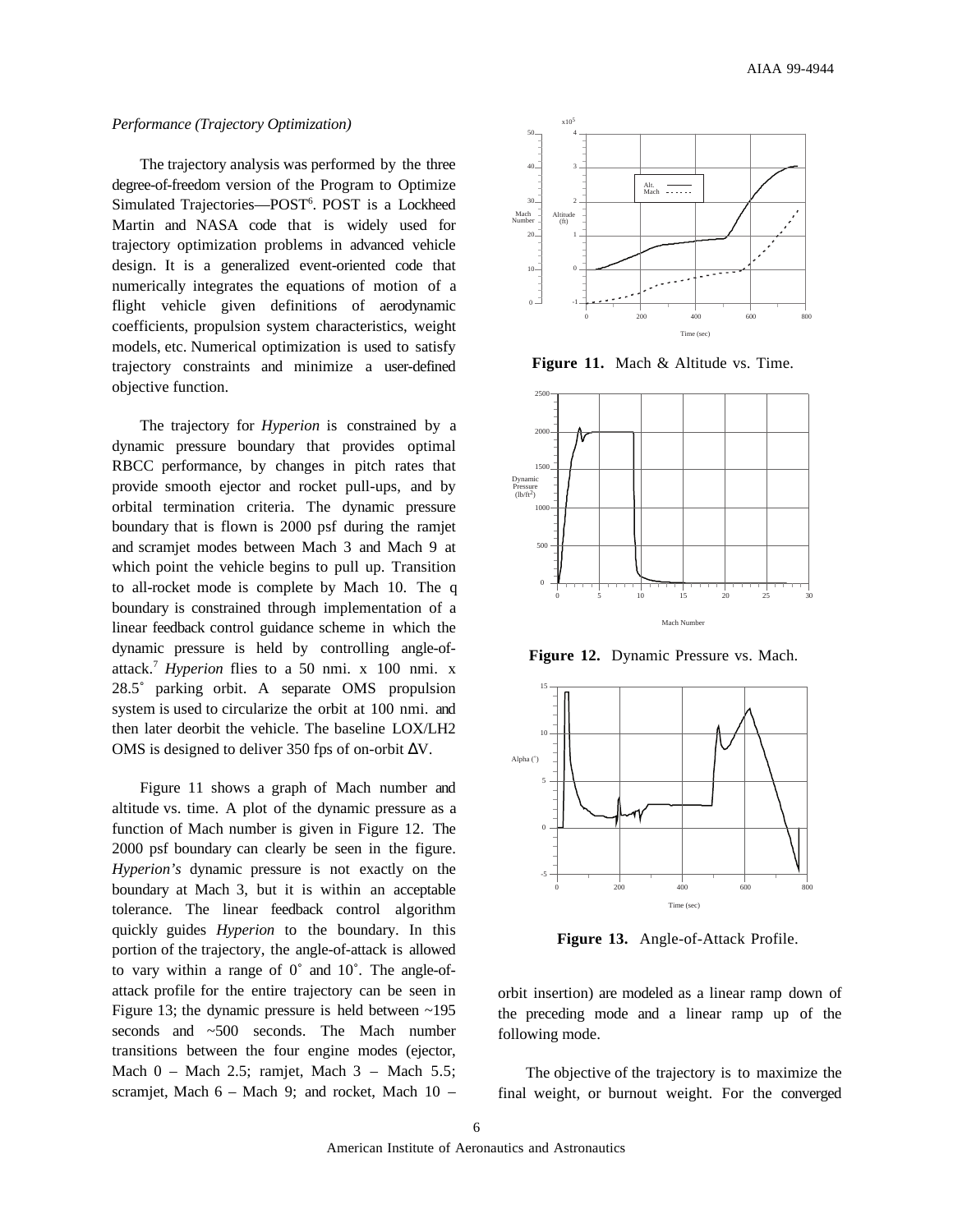baseline, the Mass Ratio (MR) of the ascent was determined to be 5.151. The ideal ascent ∆V provided by the propulsion system is 33,105 fps, including 7,110 fps of drag losses (measured inertially). Therefore the I\* for the ascent is estimated to be 464 sec. accounting for all losses. For the baseline 20,000 lb. payload mission, the required LOX/LH2 mixture ratio was determined to be 3.08.

## *Aerothermal Analysis*

The thermal protection materials and unit weights for *Hyperion* were scaled from a previous RBCC SSTO design flying a similar trajectory and using similar technologies<sup>8</sup>. On that earlier vehicle, MINIVER<sup>9</sup> was used to estimate surface heating rates, heat loads, and radiation equilibrium temperatures along a 2000 psf q boundary trajectory.

For *Hyperion*, a metallic (Inconel surface) standoff tile system is baselined for the high temperature windward side of the fuselage. A lightweight blanket system, TABI, is used for the leeward fuselage surface. Since the exposed wing is constructed of a hightemperature titanium-aluminide, large sections of the wing are designed to be hot structure. To avoid the complexities of active cooling, an ultra-high temperature ceramic (UHTC) is employed on the small radius nosetip and wing leading edges. This material is being developed by NASA – Ames and is capable of withstanding temperatures as high as 4,500° F. Additional information about the various types of advanced thermal protection system (TPS) materials selected can be found at reference 10.

## *Mass Properties*

A spreadsheet model consisting of approximately 75 parametric mass estimating relationships (MERs) was created to estimate the weight and size of the converged *Hyperion* vehicle. For example, MERs were included that estimate the wing weight based on surface area and wing loading. The propellant tank MER was based on design pressure, materials, and internal volume. These MERs have a NASA Langley heritage, but were adjusted to account for advanced materials technologies, construction techniques, and lightweight subsystems. The Georgia Tech  $WATES<sup>11</sup>$ tool was used estimate the installed  $T/W_e$  of the ejector scramjet engine given its geometry and operating conditions. For the converged baseline, the installed  $T/W<sub>e</sub>$  was estimated to be 28.8.

Given a MR (or propellant mass fraction) and a mixture ratio requirement from the trajectory optimization discipline, the spreadsheet was used to scale the vehicle up or down until the available MR matched that required. Changing PEF and engine  $T/W<sub>a</sub>$ were also accounted for during this process. Once the vehicle was "closed" within the Weights & Sizing discipline, the results were sent back to the Propulsion discipline to iterate several times around the Propulsion – Trajectory – Aeroheating - Weights loop shown in the DSM in Fig. 5. This entire process was repeated until the gross weight was converged to within 0.1%.

The baseline *Hyperion* design has a gross weight of 800,700 lb. and a dry weight of 123,250 lb. Fuselage length is 179 ft. from tip to tail. Figure 14 shows a graphical breakout of the largest contributors to dry weight. Table 3 lists selected summary items from the weight breakdown structure (WBS). The full WBS is not included in this paper for brevity, but includes 28 major headings with several subcategories under each. A 15% overall dry weight growth margin

**Table 3**. *Hyperion* Top-Level Weight Statement.

| WBS Item                          | Weight       |
|-----------------------------------|--------------|
| Wing & Tail Group                 | 19,200 lb.   |
| <b>Body Group</b>                 | 28,150 lb.   |
| Thermal Protection System         | 7,600 lb.    |
| Main Propulsion (includes ESJ)    | 20,750 lb.   |
| <b>OMS/RCS</b> Propulsion         | $2,500$ lb.  |
| Subsystems & Other Dry Weights    | 28,950 lb.   |
| Dry Weight Margin (15%)           | $16,100$ lb. |
| Dry Weight                        | 123,250 lb.  |
| Payload to LEO                    | $20,000$ lb. |
| Other Inert Weights               | $12,200$ lb. |
| <b>Insertion</b> Weight           | 155,450 lb.  |
| LH <sub>2</sub> Ascent Propellant | 142,350 lb.  |
| <b>LOX</b> Ascent Propellant      | 502,900 lb.  |
| Gross Weight                      | 800,700 lb.  |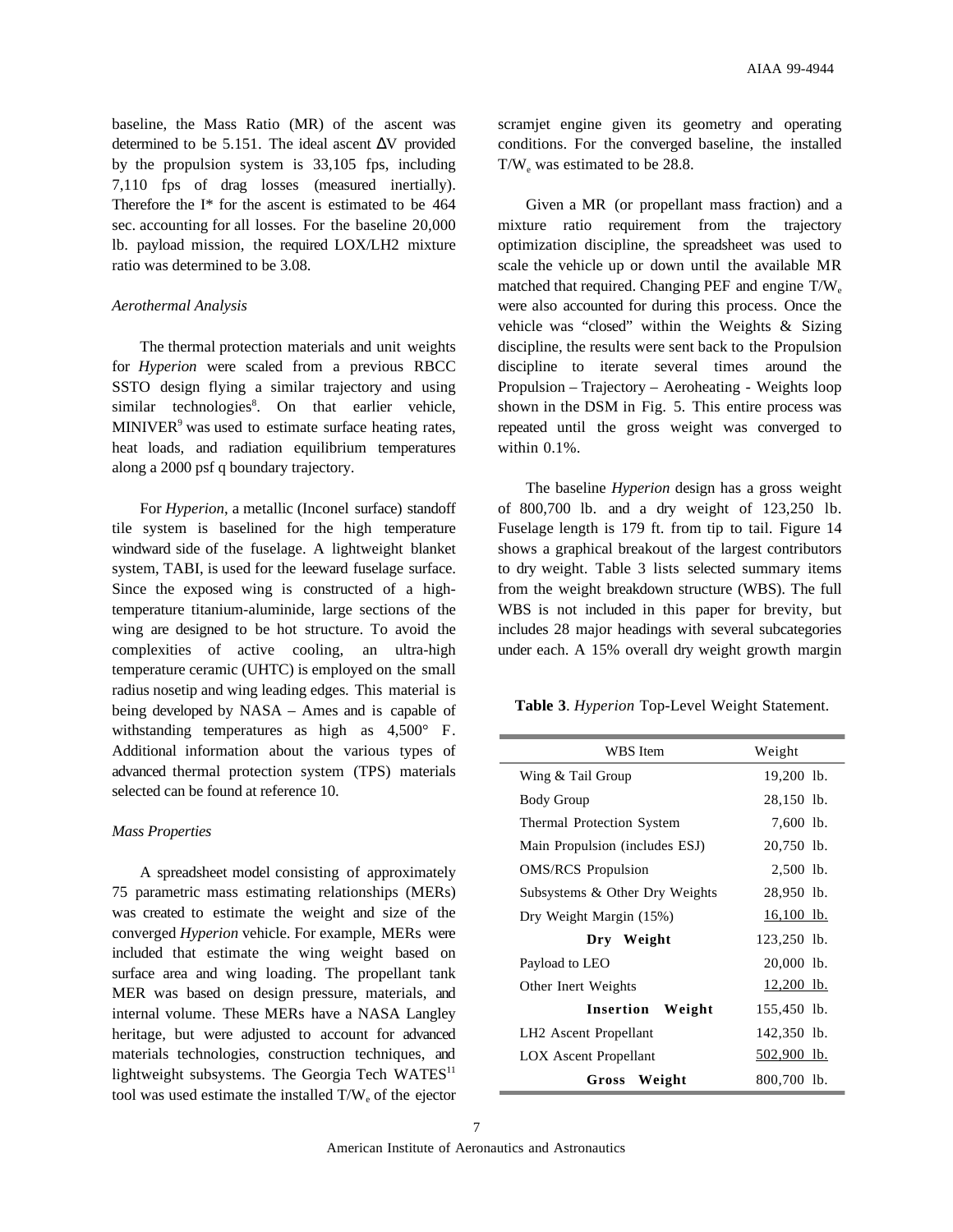

**Figure 14**. *Hyperion* Dry Weight Breakdown.

was included to account for the likelihood of weight increases.

#### *Operations*

*Hyperion* is designed to be a highly operable and highly reusable space transportation system. "Design for Operability" guidance was provided by the operability team of NASA's HRST<sup>2</sup> study and the AATe spreadsheet tool developed at  $KSC^{12}$ . Technologies such as vehicle health monitoring and built-in test equipment are included in the design to make checkout and inspection easier, and therefore reduce turnaround time and labor costs. Long life and very reliable airframe components (1000 flights before replacement) and engine components (500 flights before replacement) reduce scheduled maintenance actions and lower inventory costs. The use of toxic fluids such as hypergols has been avoided. The LOX and LH2 propellants are both normal boiling point liquids (no slush LH2). Electro-mechanical actuators are used in place of hydraulics to reduce maintenance costs. The two ducted fans make it possible to taxi and even self-ferry *Hyperion* (with no payload or LOX). The complexities of requiring a separate transport aircraft are avoided.

*Hyperion* is assumed to be operated by a commercial company using a future spaceport and runway at Kennedy Space Center. The spaceport infrastructure is assumed to be a shared asset provided by the federal or local government similar to today's airports. Spaceplane operators pay a user's fee per flight, but are not required to build the spaceport or perform runway maintenance, etc. An estimated streamlined operations crew of only 450 personnel are required to operate a fleet of three *Hyperion* vehicles. The fleet was assumed to be capable of flying up to 150 – 175 flight per year (turnaround times of less than 1 week per airframe). The spaceport user's fee was estimated to be \$50,000 per launch.

# **ECONOMIC AND COST ANALYSIS**

After the *Hyperion* vehicle configuration was determined, a conceptual assessment of its development cost, production costs, fleet size, operational costs, and even its potential revenue stream was determined. This assessment was made using Georgia Tech's CABAM cost and business modeling spreadsheet. $13$ 

CABAM (Cost and Business Analysis Module) was developed at Georgia Tech in response to the need to have a tool that provides a financial assessment of conceptual launch vehicle design. This tool incorporates not only the cost attributes associated with a project, but also identifies the potential revenue streams and projects a number of evaluation metrics such as net present value, internal rate of return, return on investment, etc.

CABAM uses data from the NASA Commercial Space Transportation Study<sup>14</sup> (CSTS) and user entered competition models to approximate the price elastic behavior of potential markets. The 'medium' market growth models from the CSTS study was used for the baseline, but the nuclear waste disposal market was not included. For conservatism, all cargo traffic from the CSTS model was assumed to be destined for the International Space Station (ISS) orbit. In addition, a 15% penalty for incompatibilities between multiple manifested payloads was assumed.

The goal of the present research was to identify the optimum pricing strategy that results in maximum internal rate of return (IRR). IRR is defined as the discount rate for a certain project that results in a \$0 net present value. Neglecting risk, higher IRR's are better.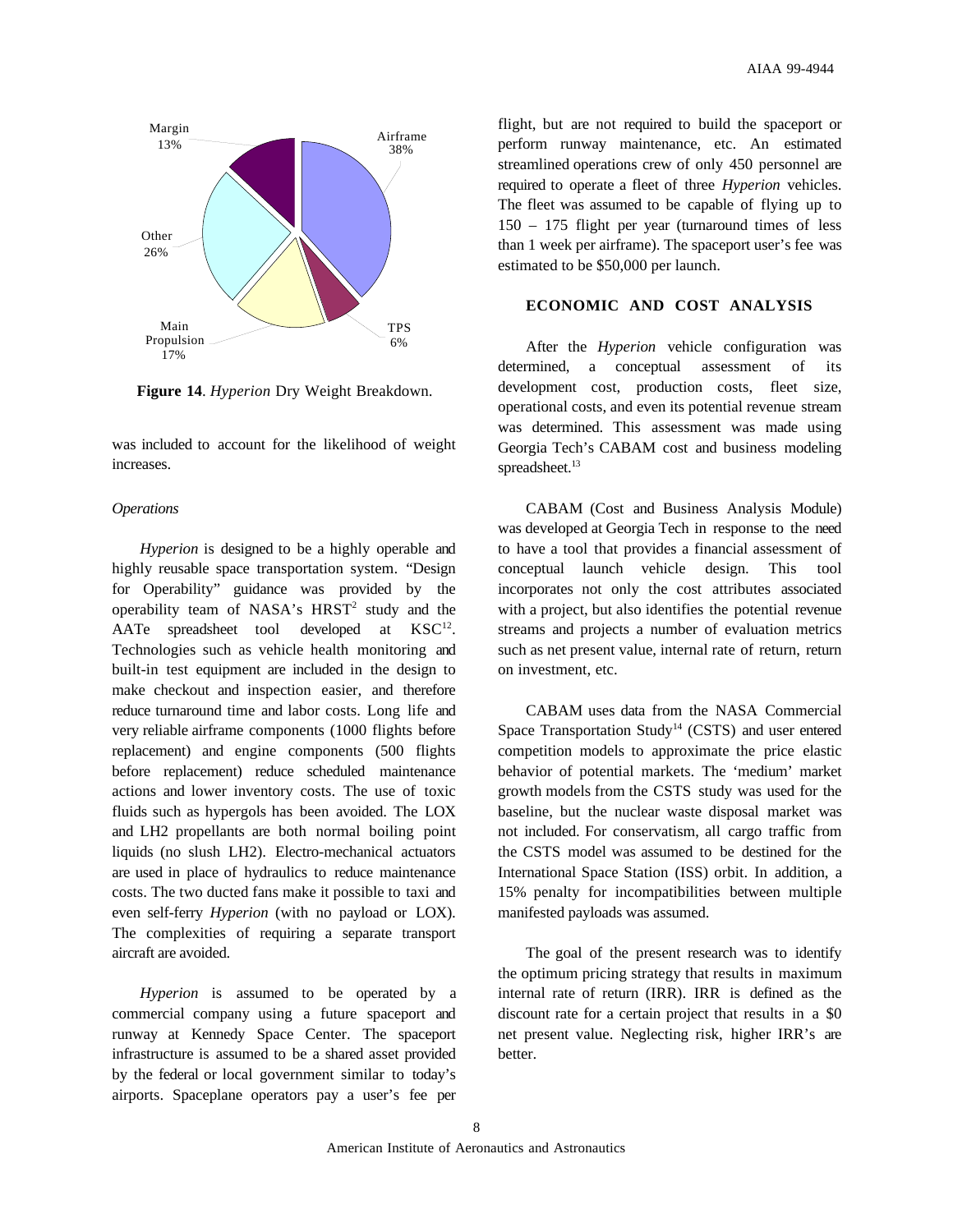#### *Hyperion Business Model*

*Hyperion* will be operated by a private business, RLV Inc., with the government assisting in the initial development of the launch service. The U.S. government is a very heavy user of launch services and launch cost reductions will ultimately benefit the taxpayers. Therefore, the government was assumed to pay for 100% of the RBCC engine non-recurring development cost (DDT&E) and 20% of the Hyperion airframe DDT&E. In addition, the government also guaranteed commercial debt loans made to RLV Inc. so that financing could be obtained at a reduced interest rate (10%). All airframe and engine production costs as well as all operations and financing costs are borne by RLV Inc.

The economic environment used in this analysis consisted of an inflation rate of 3%, tax rate of 30%, and discount rate of 20%. A relatively high hurdle rate of 20% is chosen to account for the risky nature of this project. The program starts in 1999 with a projected initial operating capability (IOC) in 2011 with termination in 2025. A 20% cost margin was added to both DDT&E and theoretical first unit (TFU) costs.

## *Economic Results Optimized for IRR*

The optimized business scenario resulted an IRR of 8.24% with a fleet size of three *Hyperion* vehicles, 450 personnel in the company, and a total steady state flight rate of 146 flights per year (106 commercial cargo, 27 government cargo, 8 commercial passenger flights/year, and 7 government astronaut flights to each market). RLV Inc. operates for 15 steady state years after a two year ramp up and flies a total of about 2,471 flights. The venture is predicted to break even two years after initial operations begin with a total Life Cycle Cost (LCC) for the program of \$19.69B (99\$) with an initial debt-to-equity ratio of 3. Nonrecurring costs (DDT&E, engine and airframe production, but not financing costs) of the entire venture is estimated to be \$10.68B (99\$) of which the U.S. government is expected to contribute \$1.45B (99\$). Figure 15 shows the non-recurring cost distribution for *Hyperion*.



**Figure 15.** Non-Recurring Cost Breakdown.

Specific market price results are given in Table 4 in 1999 constant year dollars. Recall that the prices per pound of cargo reflect an ISS destination. A commercial cargo price of \$800/lb. would therefore generate about \$7.55M in revenue per flight (accounting for the reduced average *Hyperion* payload capacity to ISS of 11,100 lb.). Note that the less price elastic government traffic models result in a higher optimized market price for government missions compared to commercial missions. That is, the size of the government launch market is relatively constant over a wide range of prices, so the IRR optimization tends toward a higher price.

| Table 4 - Optimized CSTS Market Prices for |          |  |  |
|--------------------------------------------|----------|--|--|
|                                            | Hyperion |  |  |

| Market      | Price         | Traffic         |  |
|-------------|---------------|-----------------|--|
| Comm. Cargo | \$800/lb.     | $1,000$ klb/yr. |  |
| Comm. Pass. | \$0.62M/pass. | $46$ pass./yr.  |  |
| Gov't Cargo | \$1,845/lb.   | $250$ klb/yr.   |  |
| Gov't Pass. | \$8.27M/pass. | $39$ pass./yr.  |  |

Relative to current expendable launch vehicle prices in this class, the optimized market prices represent only about a factor of five decrease in price for commercial payloads and a factor of two decrease in price for government payloads. The reductions are more significant with respect to the Space Shuttle, but dramatic multiple orders of magnitude decreases in access to space costs do not appear likely given the current models and assumptions if the proposed company is to achieve an attractive rate of return for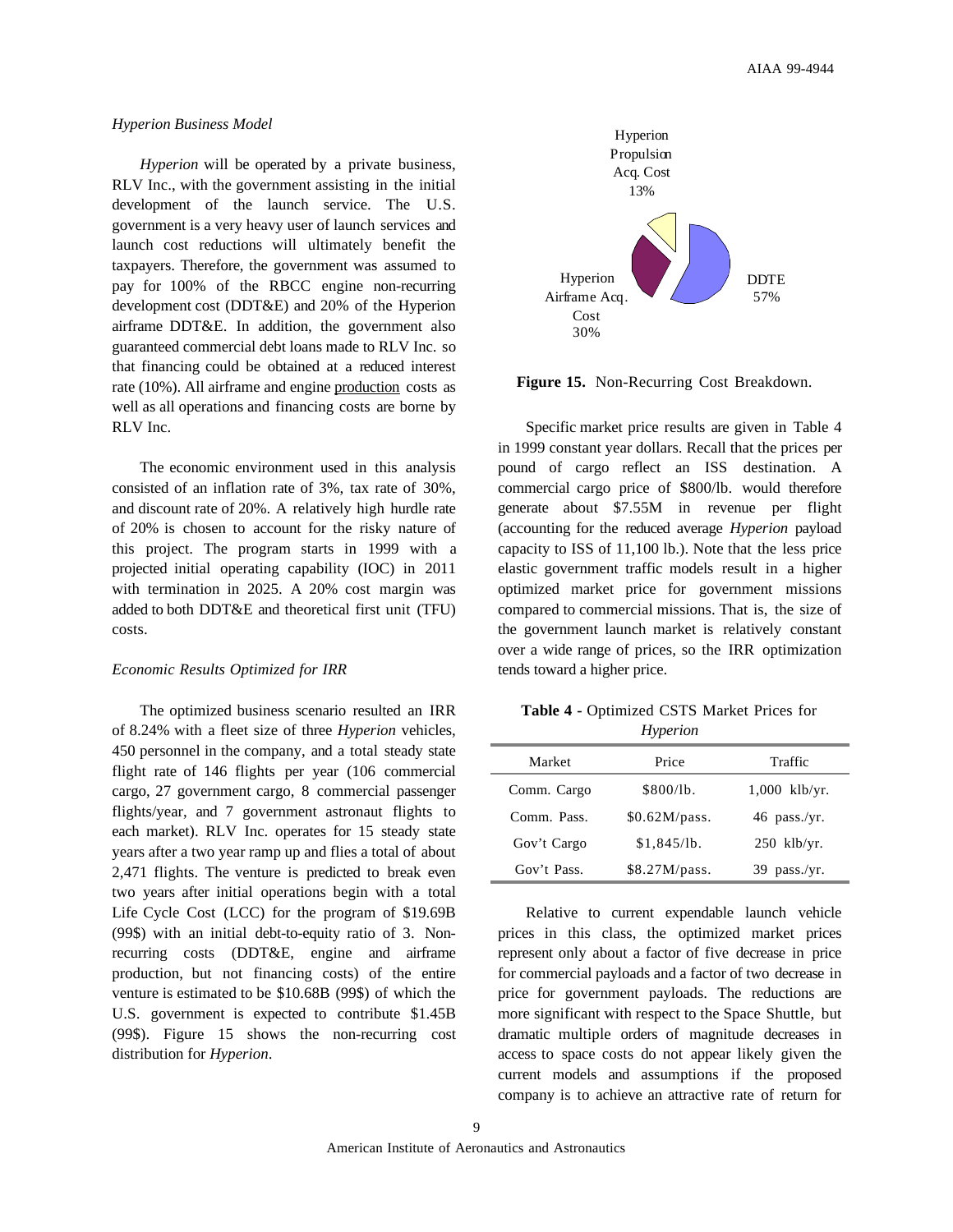its investors. It should also be noted that an IRR of 8.24% appears unattractive for such a new launch vehicle venture with its myriad of risks. Investors and company decision-makers might demand a return as high as 35% or more for a program of this type with significant risk and uncertainty.

## *Hyperion Recurring Costs Per Flight*

For *Hyperion*, aggressive assumptions were made to determine recurring costs. For this study, recurring costs were assumed to be the sum of the following four items (in 1999 dollars): 1) labor costs at a \$100,000/yr. encumbered rate per employee, 2) Line replaceable unit spares at 0.10% of airframe weight replaced per flight at an average cost of \$10,000/lb. of hardware, 3) propellant costs at \$0.10/lb of LOX and \$0.25/lb of LH2 based on the assumption of an on-site propellant production facility, and 4) insurance costs were \$50,000/launch. This insurance is for limited liability coverage for the vehicle.



**Figure 16.** Recurring Cost Breakdown.

Based on these assumptions and the 146 flight annual rate, each flight of *Hyperion* is estimated to cost \$1.64M (1999\$). A recurring cost breakdown is given in Figure 16. For a typical Space Station cargo delivery mission with an average actual payload delivered of 11,100 lb., the recurring cost per pound of payload is \$148/lb. The cost per pound for delivering payloads (20,000 lb) to a 100 nmi. due east orbit is potentially lower. It is important to note that this is a somewhat artificial value. *Hyperion* customers pay the optimized launch price in Table 4, not the recurring cost. The price includes recurring costs, amortized hardware and design costs, financing costs, and company profit and thus is several times higher.

## **TRADE STUDY**

The airbreathing-to-rocket transition Mach number was selected for investigation. The baseline vehicle was designed for a maximum A/B Mach number of 10, with scramjet-to-rocket transition beginning at Mach 9 (recall that a one Mach number transition was used between modes). Two alternate transition cases were examined. They were beginning transition at Mach 8, obtaining all-rocket mode operation at Mach 9, and transitioning at Mach 10, with all-rocket operation by Mach 11. For each case considered, the cowl height was adjusted so that the shock-on-lip condition was obtained at the maximum airbreathing Mach number.

Figure 17 shows the trade study results. It is apparent that the gross weight was not affected significantly by the transition Mach number within the ranges tested. The lower transition case (Mach 9) GLOW weight was slightly higher due to the accompanying higher mixture ratio and increased LOX load. The high Mach number case (Mach 11) had a lower mixture ratio, but this GLOW benefit was partially lost because the overall vehicle became larger.

*Hyperion's* dry weight is shown to decrease significantly at the lower transition Mach number. The vehicle benefits from the lower transition number from both lower drag losses and higher mixture ratio (denser vehicle). Additionally, the inlet area can be larger due



**Figure 17**. Trade Study Results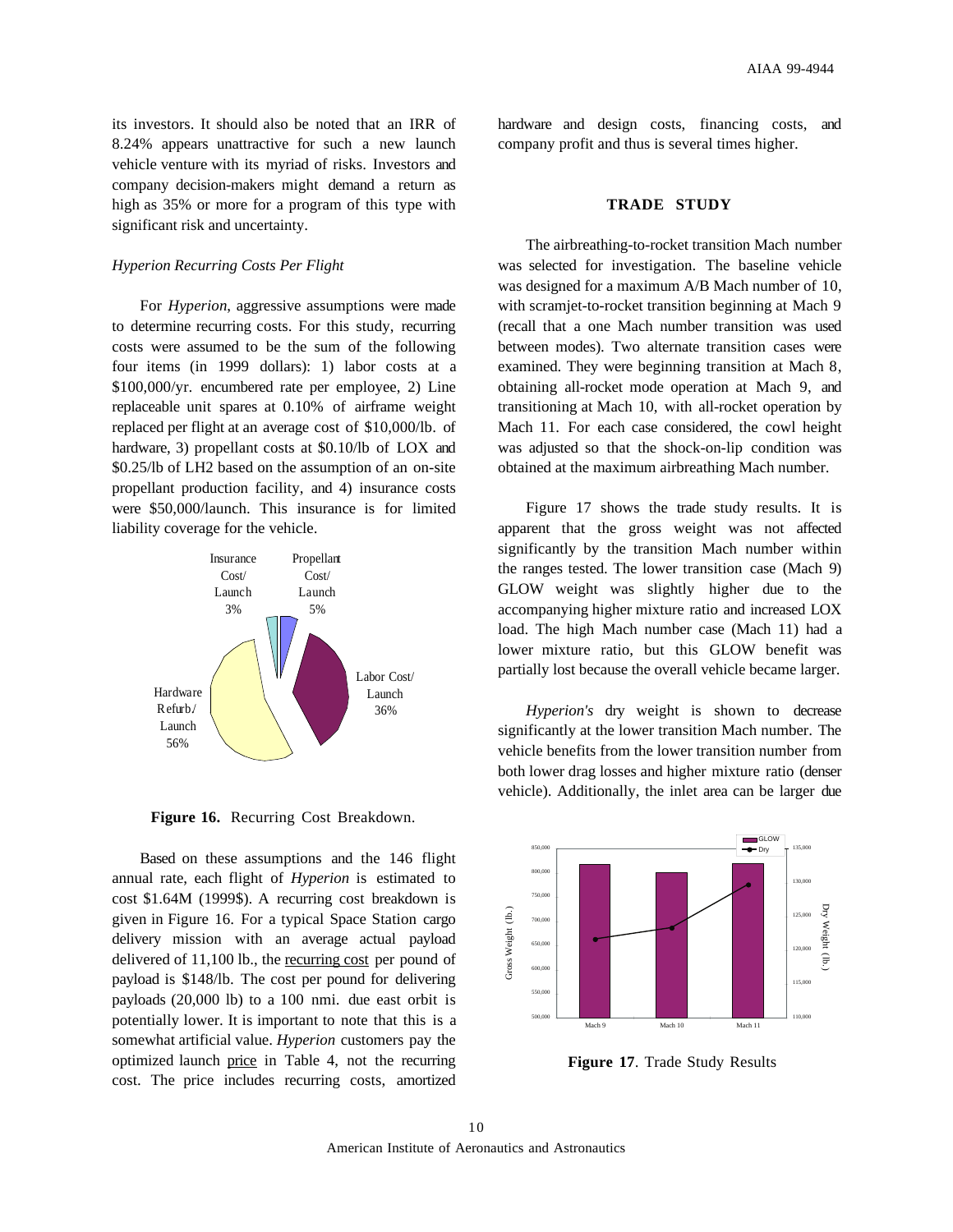to the lower shock-on-lip constraint. This improves ramjet and scramjet thrust at the lower Mach numbers and results in a significantly lower dry weight. The results of this trade study are still being assessed to determine if the baseline flight profile for *Hyperion* should be changed. Specifically, the impacts on the economic viability of the concept need to be examined.

## **SUMMARY**

A new airbreathing SSTO concept based on RBCC propulsion has been presented. *Hyperion* (Figure 18) is second generation RLV designed to deliver 20,000 lb. to low earth orbit. Advanced propulsion, materials, and systems technologies are used throughout the vehicle. A collaborative, teamoriented design process was used to perform the conceptual design. For the baseline mission, gross weight was determined to 800,700 lb. and dry weight was 123,250 lb.





Economic results were somewhat disappointing. Even with optimistic assumptions regarding government investment and using price elastic CSTS markets, the maximum IRR of 8.24% of *Hyperion* still cannot compete with the average Standard and Poor's (S&P) annual compounded return of over 12%. While recurring cost per pound of payload is shown to be less than \$200/lb., the optimum price that must be charged to potential customers to maximize IRR represents only a factor of  $4 - 5$  improvement over current launch prices. Without more government assistance to lower investment hurdles (i.e. offset nonrecurring costs) and a higher demand for overall launch services (i.e. higher flight rates), the probability of achieving a commercial, economically viable *Hyperion* vehicle is low.

## **ACKNOWLEDGEMENTS**

This research was supported by NASA's Marshall Space Flight Center grant number NAG8--1302 entitled "Launch Vehicle Systems Analysis" under the direction of Mr. Uwe Hueter.

The authors gratefully acknowledge the contributions of Kris Cowart (aeroheating/TPS) and Becca Cutri-Kohart (ground operations) to the success of this work.

#### **BIBLIOGRAPHY**

- 1. Hueter, U., and Turner, J., "Rocket-Based Combined Cycle Activities in the Advanced Space Transportation Program Office," AIAA 99-2352, 35th AIAA/ASME/SAE/ASEE Joint Propulsion Conference and Exhibit, Los Angeles, CA, June, 1999.
- 2. Mankins, J. C., "Lower Costs for Highly Reusable Space Vehicles," *Aerospace America*, March, 1998, pp. 36 – 42.
- 3. Olds, J. R., Ledsinger, L. A., Bradford, J. E., Charania, A., McCormick, D. J., and Komar, D. R., "*Stargazer*: A TSTO Bantam-X Vehicle Concept Utilizing Rocket-Based Combined-Cycle Propulsion," AIAA 99-4888, AIAA 9<sup>th</sup> International Space Planes and Hypersonic Systems and Technologies Conference, Norfolk, VA, November, 1999.
- 4. Sova, G., and Divan, P., "Aerodynamic Preliminary Analysis System II, Part II – User's Manual," NASA CR 182077, April, 1991.
- 5. Bradford, J. E., Olds, J. R., "SCCREAM v.5: A Web-Based Airbreathing Propulsion Analysis Tool," AIAA 99-2104, 35<sup>th</sup> AIAA/ASME/